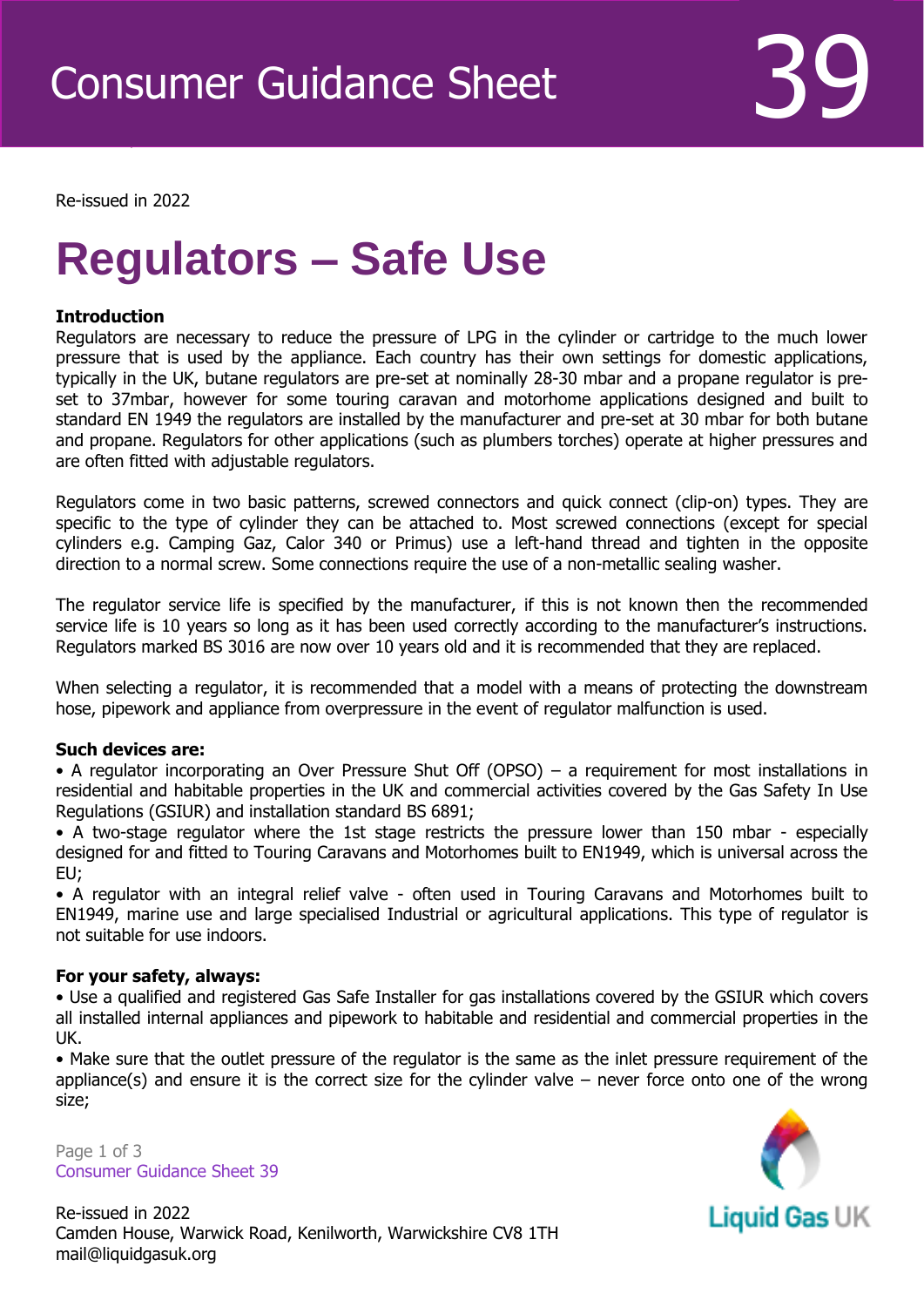- Connect regulators to cylinders in accordance with the manufacturer's instructions;
- Always use the correct sized spanner to tighten any screwed connection, do not over tighten;
- Ensure new regulators are clearly marked BS EN 16129. This standard has progressively replaced standards BS EN 12864; BS EN 13785 and BS EN 13786, and regulators made to these standards may be still available for sale, therefore when purchasing a new regulator check that it is less than 3 years old from the date of manufacture;

• Make sure regulators, which are not fitted directly to the cylinder outlet, and any changeover valve is secured at a position higher than the cylinder outlet so that the hose/s from the cylinder slope downwards from the regulator to the cylinder valve;

• Make sure the vent on a regulator does not point upwards or is installed in a position allowing the ingress of water, either by; rain, snow or any trickling or pooling;

• Protect from sea water spray unless the regulator is otherwise designed for this environment or is suitably protected;

• Make sure the vent is not blocked by other contaminates e.g. mortar from building works;

• If a regulator is disconnected from its gas supply ensure it is stored correctly to ensure no contaminates enter and protected from water, with connections adequately plugged or capped;

• If a regulator fitted to a gas cylinder is not going to used for long period of time, such as for outdoor appliances or when the premises are not occupied and the use is not essential for heating whilst unoccupied, it is recommended that the cylinder valve is turned off until required;

• Replace a regulator if it shows signs of wear, leakage or damage.

# **For your safety:**

- Do not force a regulator onto the cylinder valve if it does not fit easily;
- Do not operate its mechanism using excessive force;

• Do not use regulators with US POL inlet fittings (designed for use on bulk storage vessels) with Cylinder valves (the threads may look the same, but they are different);

• Never tamper with regulators;

• Never try to adjust non-user adjustable regulators, they are pre-set by the manufacturer to control the gas supply at the correct pressure, unless you are qualified to do so;

• Do not purchase or use a second-hand regulator.



Page 2 of 3 Consumer Guidance Sheet 39